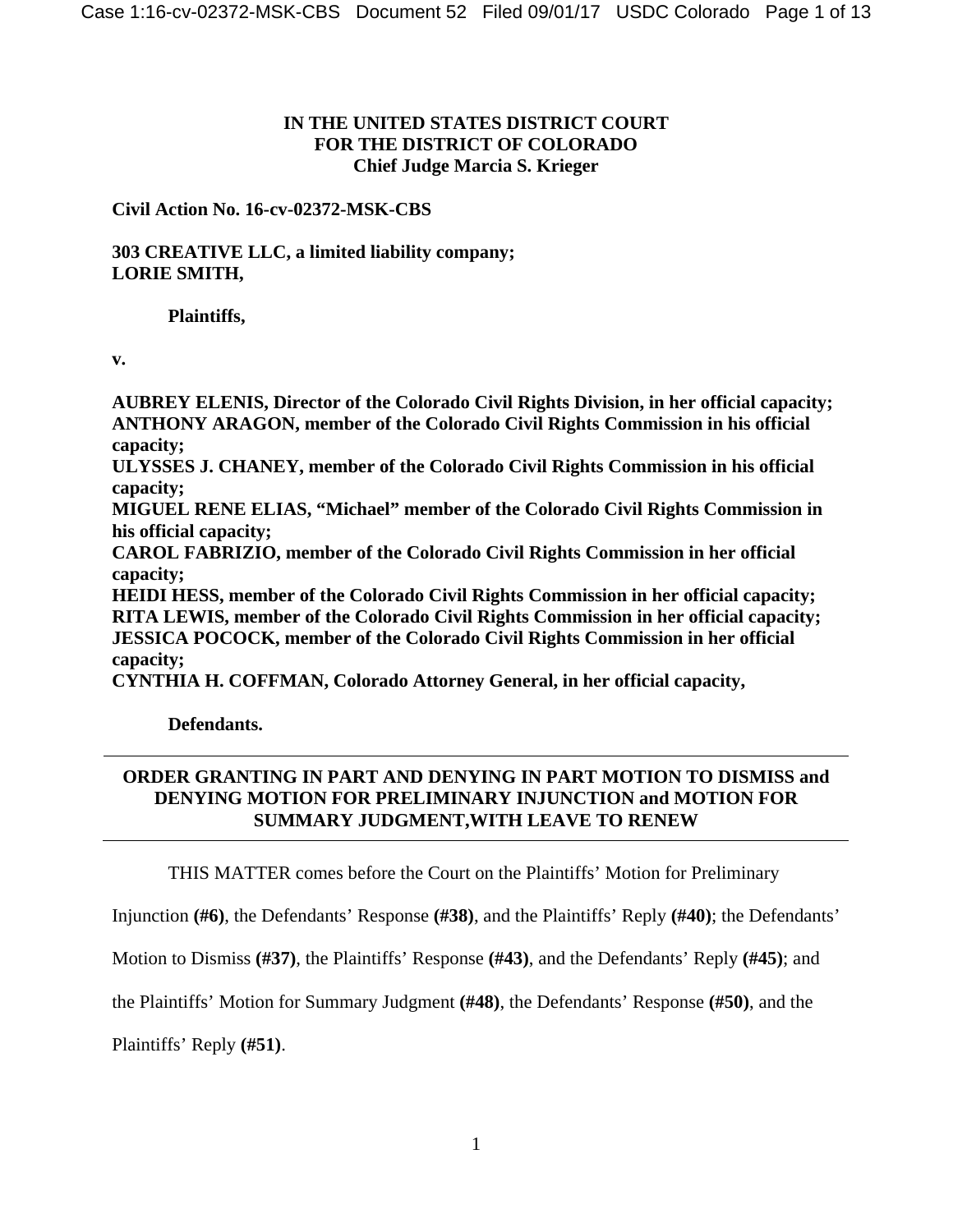## **PROCEDURAL HISTORY**

Plaintiffs 303 Creative LLC ("303") and Lorie Smith filed this action challenging the

constitutionality of two clauses of Colorado Revised Statues § 24-34-601(2) ("Public

Accommodation Statute"). The two clauses at issue are as follows:

The first clause ("Accommodation Clause") states,

It is a discriminatory practice and unlawful for a person, directly or indirectly, to refuse, withhold from, or deny to an individual or a group, because of disability, race, creed, color, sex, sexual orientation, marital status, national origin, or ancestry, the full and equal enjoyment of the goods, services, facilities, privileges, advantages, or accommodations of a place of public accommodation

The second clause ("Communication Clause") states,

It is a discriminatory practice and unlawful for a person … directly or indirectly, to publish, circulate, issue, display, post, or mail any written, electronic, or printed communication, notice, or advertisement that indicates that the full and equal enjoyment of the goods, services, facilities, privileges, advantages, or accommodations of a place of public accommodation will be refused, withheld from, or denied an individual or that an individual's patronage or presence at a place of public accommodation is unwelcome, objectionable, unacceptable, or undesirable because of disability, race, creed, color, sex, sexual orientation, marital status, national origin, or ancestry.

Colo. Rev. Stat. § 24-34-601(2)(a).

The Complaint actually asserts five claims challenging the validity of the Communication

Clause under several provisions of the United States Constitution: the (1) Free Speech Clause,

(2) Free Press Clause, and (3) Free Exercise Clause of the First Amendment, and (4) the Equal

Protection Clause and (5) Due Process Clause of the Fourteenth Amendment. The Complaint

also asserts four claims challenging the validity of the Accommodation Clause under the (1) Free

Speech Clause and (2) Free Exercise Clause of the First Amendment, and the (3) Equal

Protection Clause and (4) Due Process Clause of the Fourteenth Amendment.

Simultaneously with the Complaint, the Plaintiffs sought a preliminary injunction **(#6)** to restrain the Defendants from enforcing either statutory provision against them. The Defendants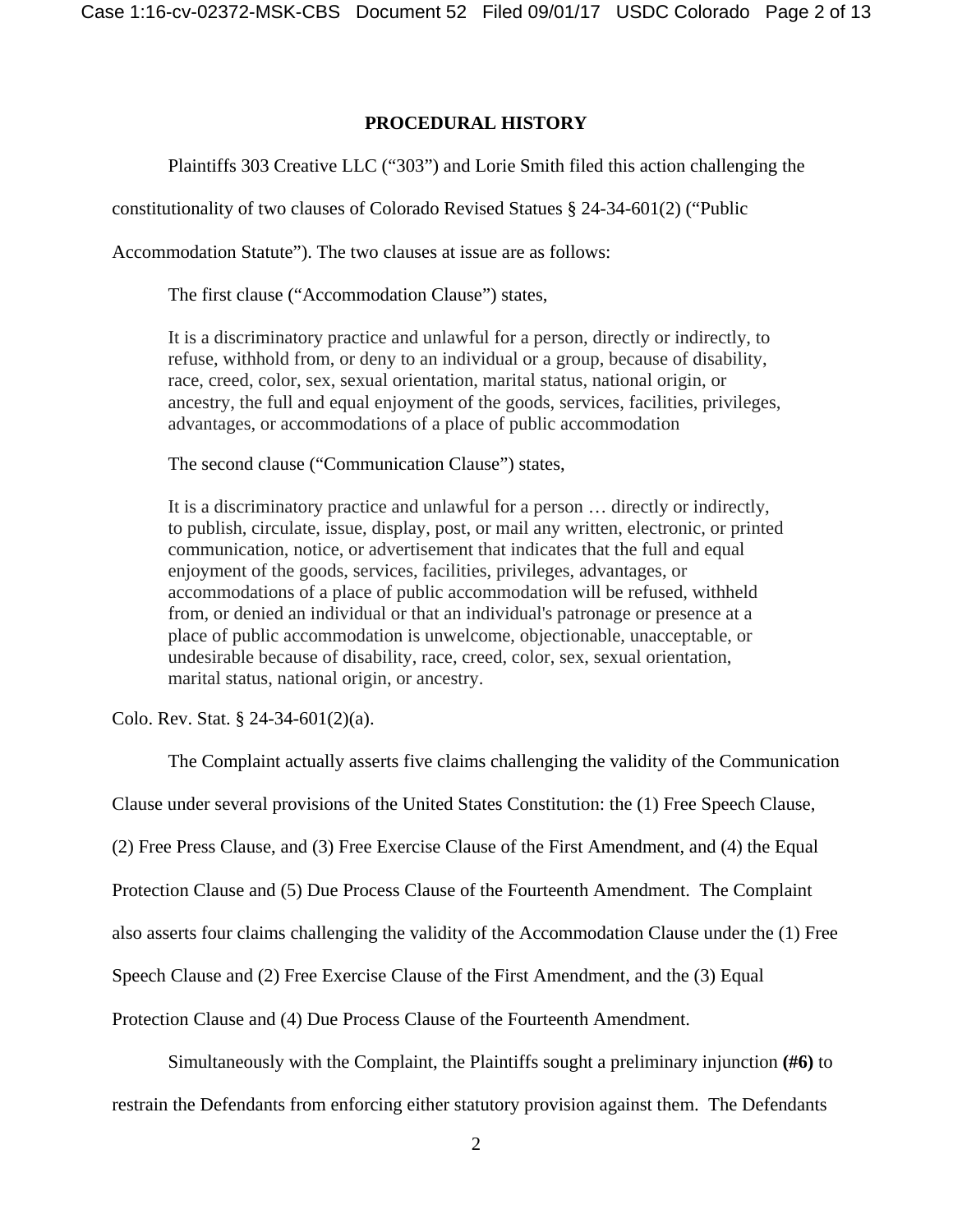then moved to dismiss the Plaintiffs' claims **(#37)**. At a hearing held on January 11, 2017, the parties agreed that (1) the Motion for Preliminary Injunction should be determined in conjunction with a determination on the merits; and (2) there were no disputed issues of material fact, no need for discovery, and this matter should be resolved through summary judgment. Consequently, the Plaintiffs filed their Motion for Summary Judgment **(#48)**, and the parties filed stipulated facts **(#49)**.

However, after briefing was completed on the Plaintiffs' Motion for Summary Judgment, the United States Supreme Court granted certiorari in a case involving similar facts and legal issues and raising issues of the constitutionality of the Public Accommodation Statute. In *Craig v. Masterpiece Cakeshop, Inc.*, 370 P.3d 272 (Colo. Ct. App. 2015), *cert* granted, *Masterpiece Cakeshop, Ltd. v. Colo. Civil Rights Comm'n*, 85 U.S.L.W. 3593 (U.S. June 26, 2017) (No. 16- 111), a baker, citing religious objections, declined to bake a wedding cake for a same-sex couple and was prosecuted under the Public Accommodation Statute. The issues to be determined by the Supreme Court in that case are whether compelling the baker to provide services for a samesex wedding under the Public Accommodation Statute violates the Free Speech Clause or Free Exercise Clause of the First Amendment, which are essentially identical to two of the issues presented in this action.

#### **UNDISPUTED FACTS**

The facts in this matter are not in dispute. The Court offers a brief summary of the pertinent facts here and elaborates as necessary in its analysis.

303 is a Colorado limited liability company that is wholly owned and operated by Ms. Smith. Defendant Aubrey Elenis is the Director of the Colorado Civil Rights Division. Defendants Anthony Aragon, Ulysses J. Chaney, Miguel "Michael" Rene Elias, Carol Fabrizio,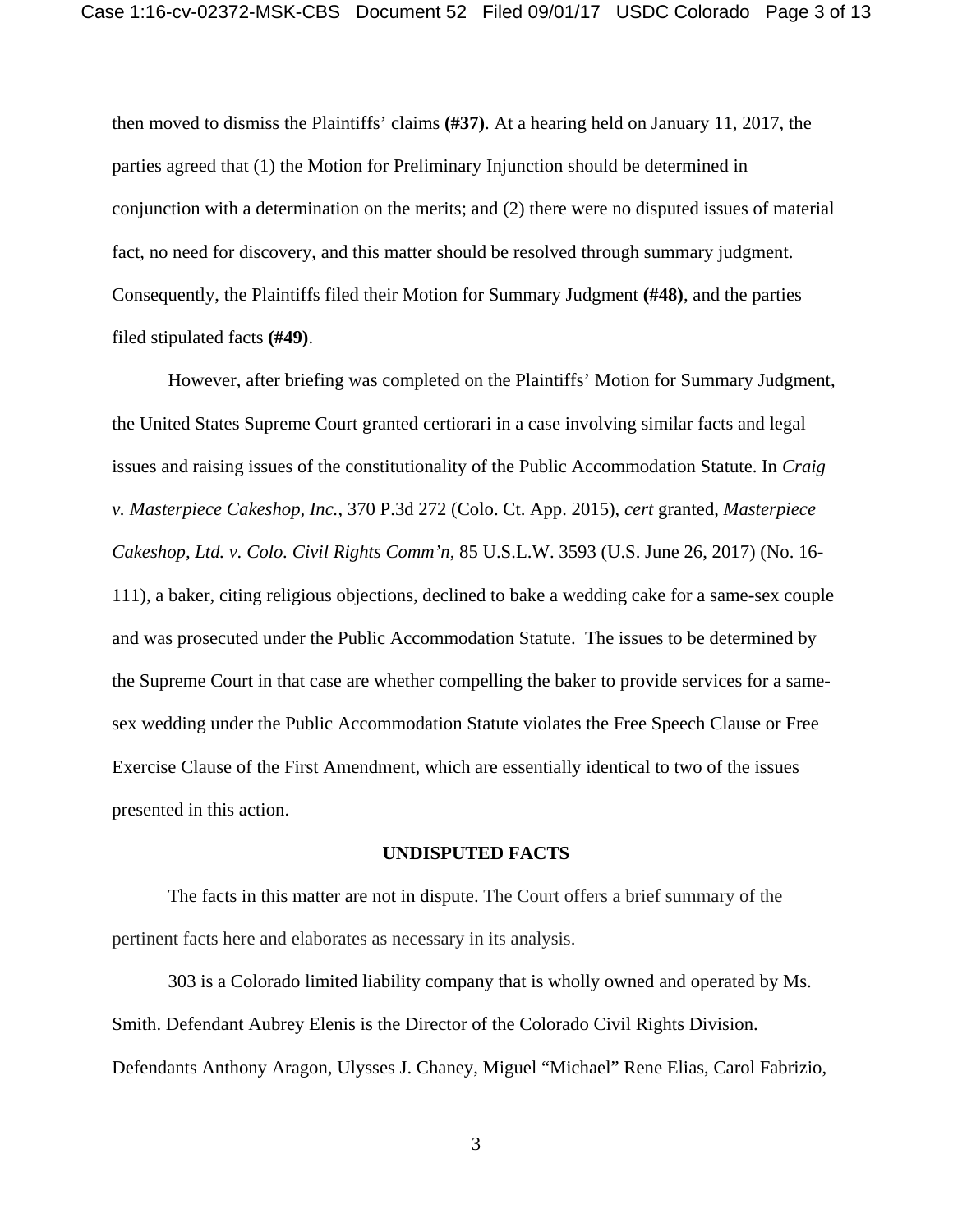Heidi Hess, Rita Lewis, and Jessica Pocock are members of the Colorado Civil Rights Commission ("Commission"). Defendant Cynthia H. Coffman is the Colorado Attorney General.

303 offers services to the general public, including graphic design, website design, social media management and consultation, marketing, branding strategy, and website management training. Ms. Smith provides these services for 303 without the assistance of employees or contractors.

Ms. Smith describes herself as a Christian and states that her religious beliefs are central to her identity. She believes that she must use her talents in a manner that glorifies God and that she must use her creative talents in operating 303 in a way that she believes will honor and please him.

Consistent with her beliefs, Ms. Smith limits the scope of services she is willing to provide to 303's customers. She is willing to work with all people regardless of their race, religion, gender, and sexual orientation, but she "will decline any request to design, create, or promote content that: contradicts biblical truth; demeans or disparages others; promotes sexual immorality; supports the destruction of unborn children; incites violence; or promotes any conception of marriage other than marriage between one man and one woman."

Although 303 does not currently do so, Ms. Smith intends to expand its services by offering to build websites for couples who plan to marry. These websites would be intended to keep a couple's friends and family informed about the upcoming wedding. Ms. Smith desires to use the websites to "affect the current cultural narrative regarding marriage". Because she believes that marriage is ordained of God and should only be between one man and one woman, she intends to deny any request a same-sex couple may make for a wedding website.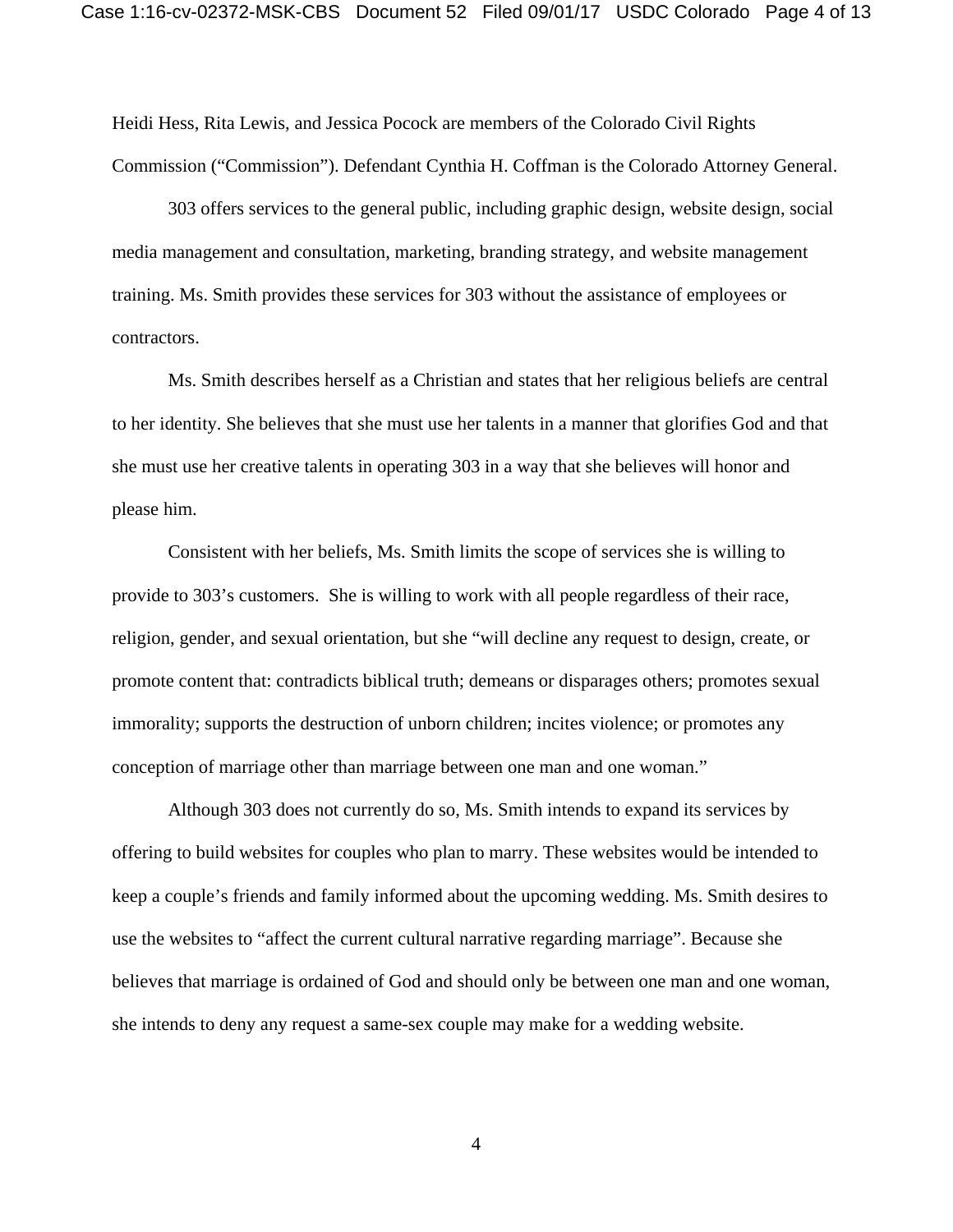Ms. Smith has prepared a Proposed Statement that she intends to post on 303's website to

explain 303's policies with regard to wedding websites. It reads:

I love weddings.

Each wedding is a story in itself, the story of a couple and their special love for each other.

I have the privilege of telling the story of your love and commitment by designing a stunning website that promotes your special day and communicates a unique story about your wedding - from the tale of the engagement, to the excitement of the wedding day, to the beautiful life you are building together.

I firmly believe that God is calling me to this work. Why? I am personally convicted that He wants me - during these uncertain times for those who believe in biblical marriage - to shine His light and not stay silent. He is calling me to stand up for my faith, to explain His true story about marriage, and to use the talents and business He gave me to publicly proclaim and celebrate His design for marriage as a life-long union between one man and one woman.

These same religious convictions that motivate me also prevent me from creating websites promoting and celebrating ideas or messages that violate my beliefs. So I will not be able to create websites for same-sex marriages or any other marriage that is not between one man and one woman. Doing that would compromise my Christian witness and tell a story about marriage that contradicts God's true story of marriage-the very story He is calling me to promote.

According to Ms. Smith, the only reason why 303 has not begun offering to build

wedding websites and she has not posted the Proposed Statement is that doing so would violate

the Accommodation and Communication Clauses of the Public Accommodation Statute and

expose her and 303 to penalties and civil liability.

### **ANALYSIS**

#### **A. Standing**

The Defendants argue under Federal Rule of Civil Procedure 12(b)(1) in their Motion to

Dismiss that the Plaintiffs lack standing to challenge the Public Accommodation Statute and thus their claims must be dismissed.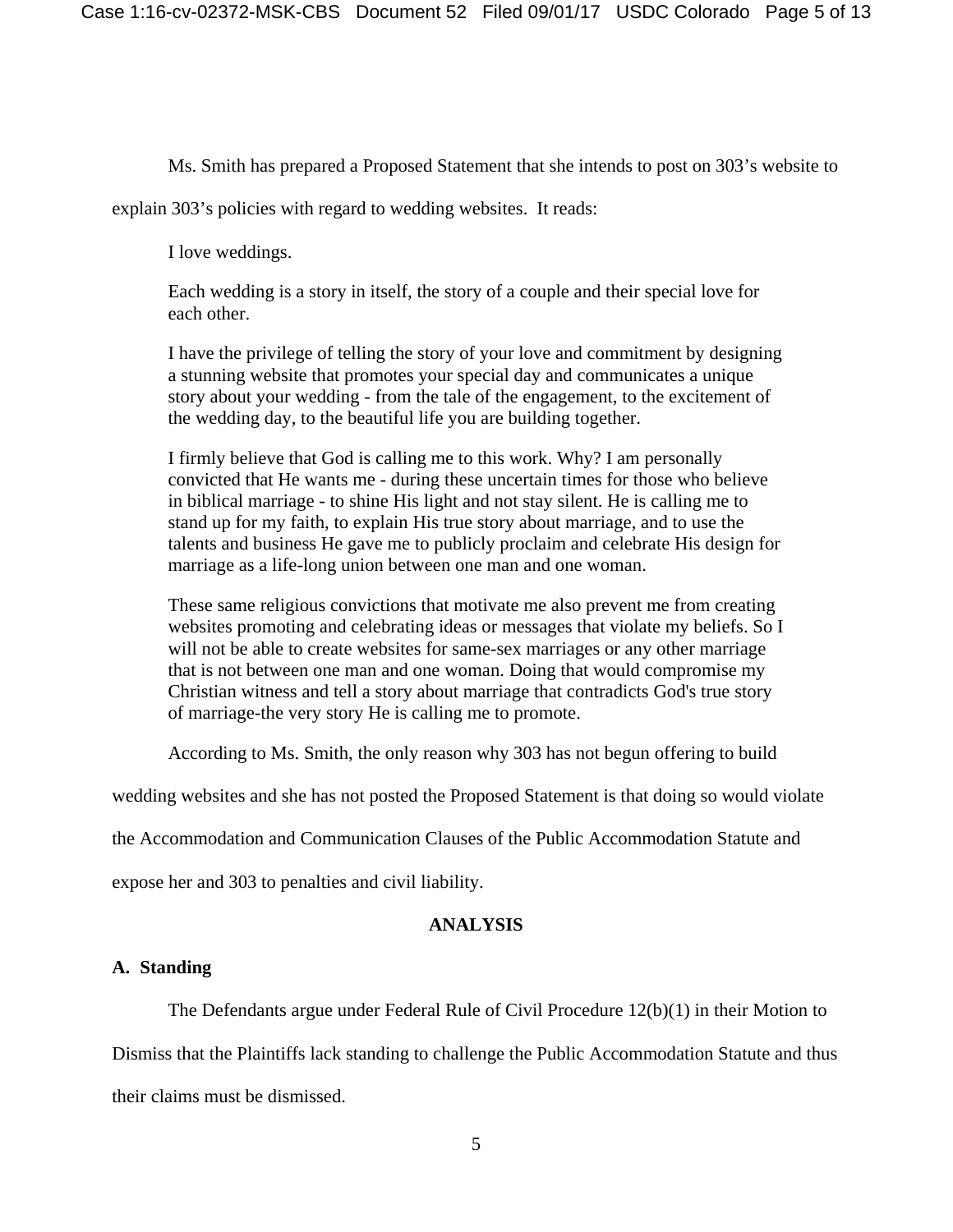Standing is a component of subject-matter jurisdiction and may be challenged in a motion to dismiss under Fed. R. Civ. P. 12(b)(1). The party asserting the existence of subject matter jurisdiction (here the Plaintiffs) bears the burden of proving such jurisdiction exists, including the burden of demonstrating standing. *Hydro Res., Inc. v. E.P.A.,* 608 F.3d 1131, 1144 (10th Cir. 2010); *Montoya v. Chao,* 296 F.3d 952, 955 (10th Cir.2002).

The jurisdiction of federal courts is limited to actual cases or controversies. U.S. Const. art. III, § 2 cl.1. To have a cognizable case or controversy, a plaintiff must have standing to sue. *Colo. Outfitters Ass'n v. Hickenlooper*, 823 F.3d 537, 543 (10th Cir. 2016). Whether a plaintiff has standing is determined as of the date that he or she files the action. *Nova Health Sys*, 416 F.3d at 1154. When a plaintiff asserts multiple claims, he or she may have standing as to some claims but not to others, and under such circumstances, the claims for which the plaintiff lacks standing must be dismissed. *See Bronson v. Swensen*, 500 F.3d 1099, 1106 (10th Cir. 2007).

To establish standing, the Plaintiffs must demonstrate three elements. First, the Plaintiffs must have suffered an "injury in fact". Such injury must be concrete, particularized, and actual or imminent but not conjectural or hypothetical. Second, the injury must be fairly traceable to the challenged actions of the defendant. Finally, it must be likely, as opposed to merely speculative, that the injury will be redressed by a favorable decision. *Bronson*, 500 F.3d at 1106 (*citing Friends of the Earth, Inc. v. Laidlaw Envtl. Servs., Inc.*, 528 U.S. 167, 180–81 (2000)).

 Working backwards through the elements listed above, the traceability and redressability elements can be addressed summarily. The Defendants claim that any injury to the Plaintiffs is not traceable to them, and that the Plaintiffs' injuries are not redressable because, even if the Court were to rule in the Plaintiffs' favor, private parties could bring an independent civil action against them for violations of the Public Accommodation Statute.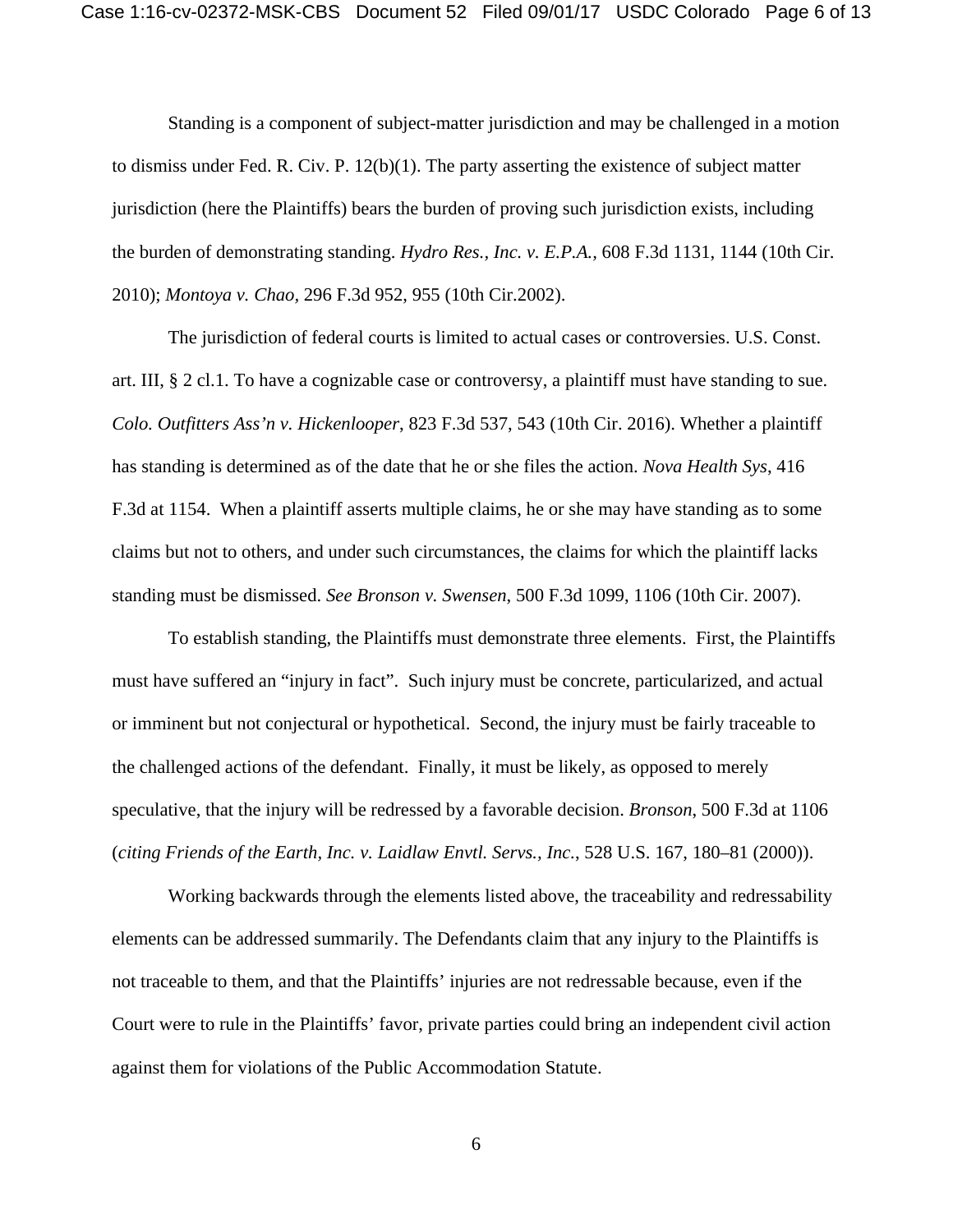An injury in fact is fairly traceable to a defendant if the defendant is charged with the responsibility to enforce the statute. *See Nova Health Sys.*, 416 F.3d at 1158. Because it is undisputed that the Commission is charged with the responsibility to enforce the Public Accommodation Statute, any injury is traceable to it. The Court declines to address whether every Defendant is charged with enforcement of the statute.

Redressability concerns whether a court is empowered to redress an injury, not whether the lawsuit would result in an outcome that redresses every injury. If a named defendant has the authority to enforce a statute, a plaintiff's injury caused by enforcement of the statute is redressable even if a private person could also seek to enforce the statute through a civil lawsuit. *Consumer Data Indus. Ass'n v. King*, 678 F.3d 898, 905 (10th Cir. 2012). Again, because the Commission is charged with enforcing the statute, and is named as a defendant, it does not matter that a private person could also seek to enforce the statute. The Court can redress the injury traceable to enforcement of the statute by the governmental entities and actors.

The final standing element is whether the Plaintiffs have suffered an injury in fact. The Defendants argue that the Plaintiffs will not suffer any injury until they publically offer to build wedding websites, they receive a request for and then decline to build a website for a same-sex couple, the same-sex couple files a complaint against them, an administrative law judge finds that the Plaintiffs violated the Public Accommodation Statute and orders them to comply, and the Plaintiffs exhaust their state appellate remedies. The Plaintiffs respond that they are suffering two continuing constitutional injuries in so far as (1) they face a credible threat that the Defendants will enforce the Public Accommodation Statute and (2) the Public Accommodation Statue has a chilling effect on their ability to exercise their rights of free speech.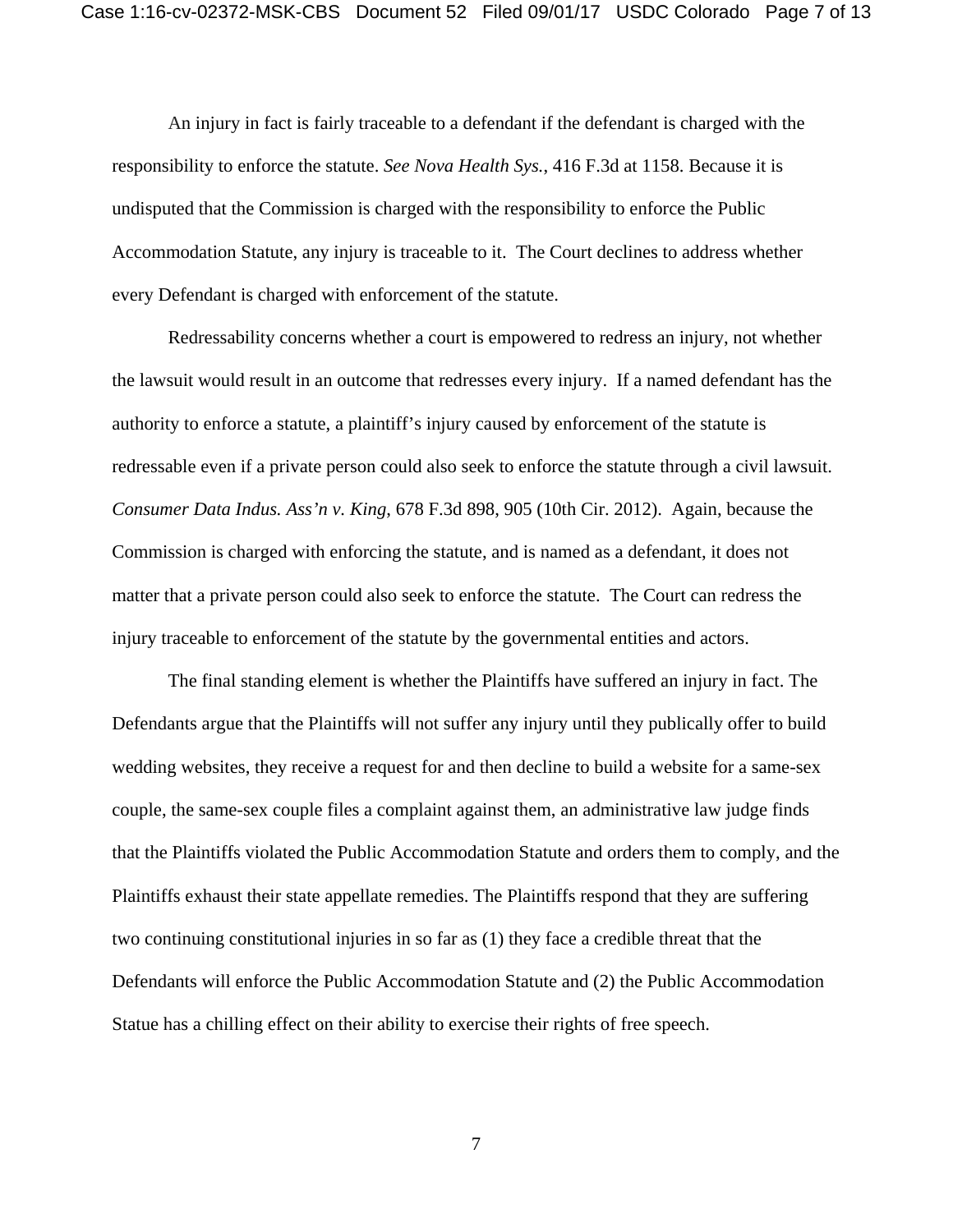Plaintiffs are correct that it is not necessary that the Public Accommodation Statute be enforced against them in order for there to be an "injury in fact". An "injury in fact" is recognized if the Plaintiffs show that a threatened injury is certainly impending, or there is a substantial risk that a harm will occur. *Tandy v. City of Wichita,* 380 F.3d 1277, 1283 (10th Cir.2004); *see also Steffel v. Thompson*, 415 U.S. 452, 459 (1974); *Bronson v. Swensen*, 500 F.3d 1099, 1107 (10th Cir. 2007); *U.S. v. Supreme Ct. of N.M.*, 839 F.3d 888, 901 (10th Cir. 2016); *Brammer-Hoelter v. Twin Peaks Charter Acad.*, 602 F.3d 1175, 1182 (10th Cir. 2010). For a threat of injury to equate to an injury in fact, the Plaintiffs must show that (1) they intend to engage in conduct arguably affected by a constitutional interest, but proscribed by a statute, and (2) there exists a credible threat of enforcement of the statute for their conduct. *See Colo. Outfitters Ass'n v. Hickenlooper*, 823 F.3d 537, 545 (10th Cir. 2016); *see also Supreme Ct. of N.M.*, 839 F.3d at 901. For a threat of enforcement to be credible, the injury cannot rest on a "highly attenuated chain of possibilities", but rather the Plaintiffs must demonstrate that "but for" their decision not to engage in conduct proscribed by statute, there is a substantial risk the statute would be enforced against them. *See Clapper v. Amnesty Int'l USA*, 568 U.S. 398, 410-11 (2013).

It is helpful for analytical purposes to distinguish between two actions which Plaintiffs intend but have refrained from taking due to fear that the Public Accommodation Statute will be enforced against them:

1. Publishing the Proposed Statement on 303's website.

2. Declining any request by a same-sex couple to build a wedding website.

 The Communication Clause would appear to prohibit publishing the Proposed Statement because the Statement announces an intention to deny service to persons based on sexual orientation. The Accommodation Clause would appear to prohibit the second action – refusal to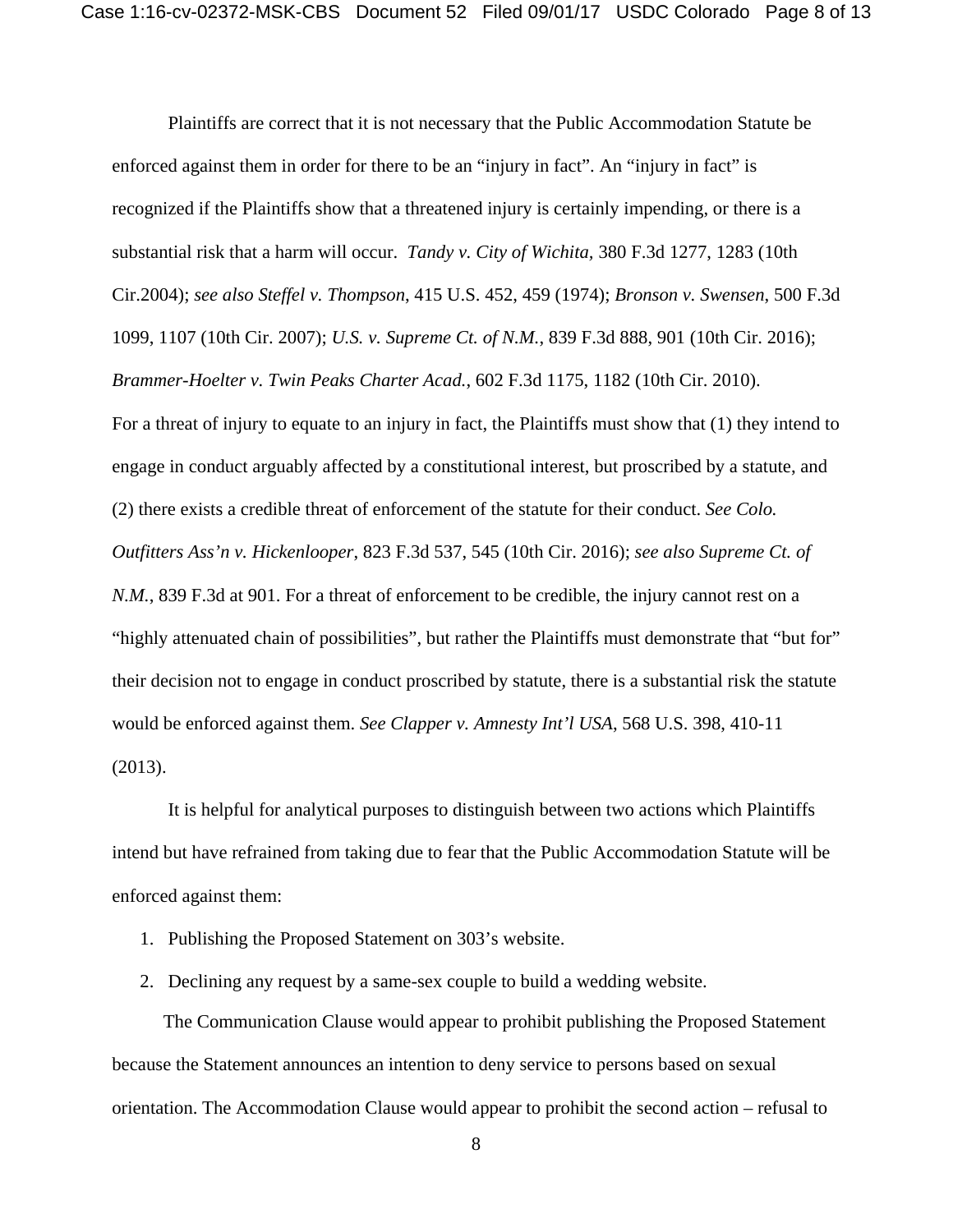provide services to a person because of his or her sexual orientation.<sup>1</sup> Thus, both intended actions would appear to be proscribed by the Public Accommodation Statute.

 The next question is whether there is a credible threat that the Public Accommodation Statute will be enforced. As to publishing the Proposed Statement, once the Plaintiffs post it to their website, they arguably will have violated the Communication Clause. If any person files a formal complaint with the Commission against the Plaintiffs pursuant to Colo. Rev. Stat. §§ 24- 34-306(1)(a), the Commission has no discretion to not enforce the statute. This was confirmed by its counsel during the January 11 hearing. Given the public interest in and legal disagreement that is evident in *Masterpiece Cakeshop, Ltd. v. Colo. Civil Rights Comm'n*, 16-111 (U.S. filed Jul. 22, 2016), it is not difficult to find it likely that a complaint will be filed if the Proposed Statement is posted. Because the only conditions precedent to enforcement are the posting of the Proposed Statement and the filing of a complaint, the Court finds that the Plaintiffs are subject to a credible threat of enforcement.

However, such is not the case with the Plaintiffs' intent to decline any same-sex couple's request to build wedding websites. For the Plaintiffs to violate the Accommodation Statute there are many conditions precedent to be satisfied. The Plaintiffs must offer to build wedding websites, a same-sex couple must request Plaintiffs' services, the Plaintiffs must decline, and then a complaint must be filed. This scenario is more attenuated and thus more speculative. If the Court assumes that the Plaintiffs would offer to build wedding websites, decline a request by a same-sex couple, and the unhappy customer filed a complaint, there remains the question of whether a same-sex couple would request Plaintiffs' services.

 <sup>1</sup> Indeed, the Colorado Court of Appeals has determined that the refusal to provide goods or services for a same-sex wedding on religious grounds constitutes discrimination because of sexual orientation. *Masterpiece Cakeshop, Inc.*, 370 P.3d at 280-81.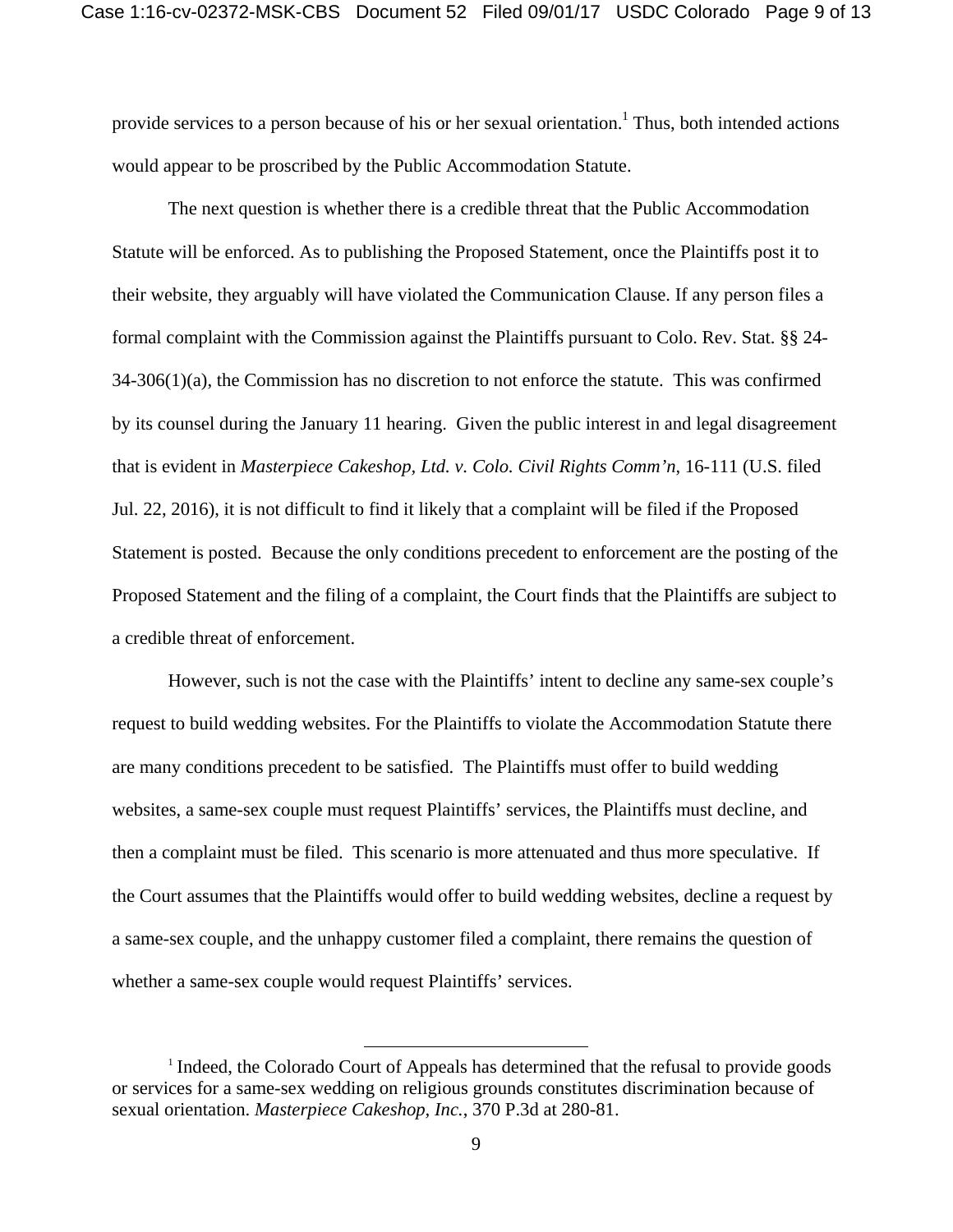The parties have submitted stipulated facts as to the number of web design companies in Denver, Colorado and in the United States, but such general information does not provide details as to how many web design companies offer wedding websites, how many websites are built for weddings, or how many same-sex couples use such services. On this evidence, the Court cannot determine the imminent likelihood that anyone, much less a same-sex couple, will request Plaintiff's services. The Plaintiffs also direct the Court to an email that Ms. Smith received on September 21, 2016, after the Complaint in this matter was filed. Ostensibly in response to a prompt from 303's website asking "If your inquiry relates to a specific event, please describe the nature of the event and its purpose", the email states: "My wedding. My name is Stewart and my fiancee is Mike. We are getting married early next year and would love some design work done for our invites (sic.), placenames (sic.), etc. We might also stretch to a website." This evidence is too imprecise, as well. Assuming that it indicates a market for Plaintiffs' services, it is not clear that Stewart and Mike are a same-sex couple (as such names can be used by members of both sexes) and it does not explicitly request website services, without which there can be no refusal by Plaintiffs. Because the possibility of enforcement based on a refusal of services is attenuated and rests on the satisfaction of multiple conditions precedent, the Court finds that the likelihood of enforcement is not credible.

Based on the record before the Court, the Plaintiffs have established an injury in fact sufficient for standing as to the intended posting of the Proposed Statement but not as to the intended denial of wedding website building services.

With regard to the speech related claims, the Plaintiffs also argue that their protected speech is currently being chilled by the threat of enforcement of the Public Accommodation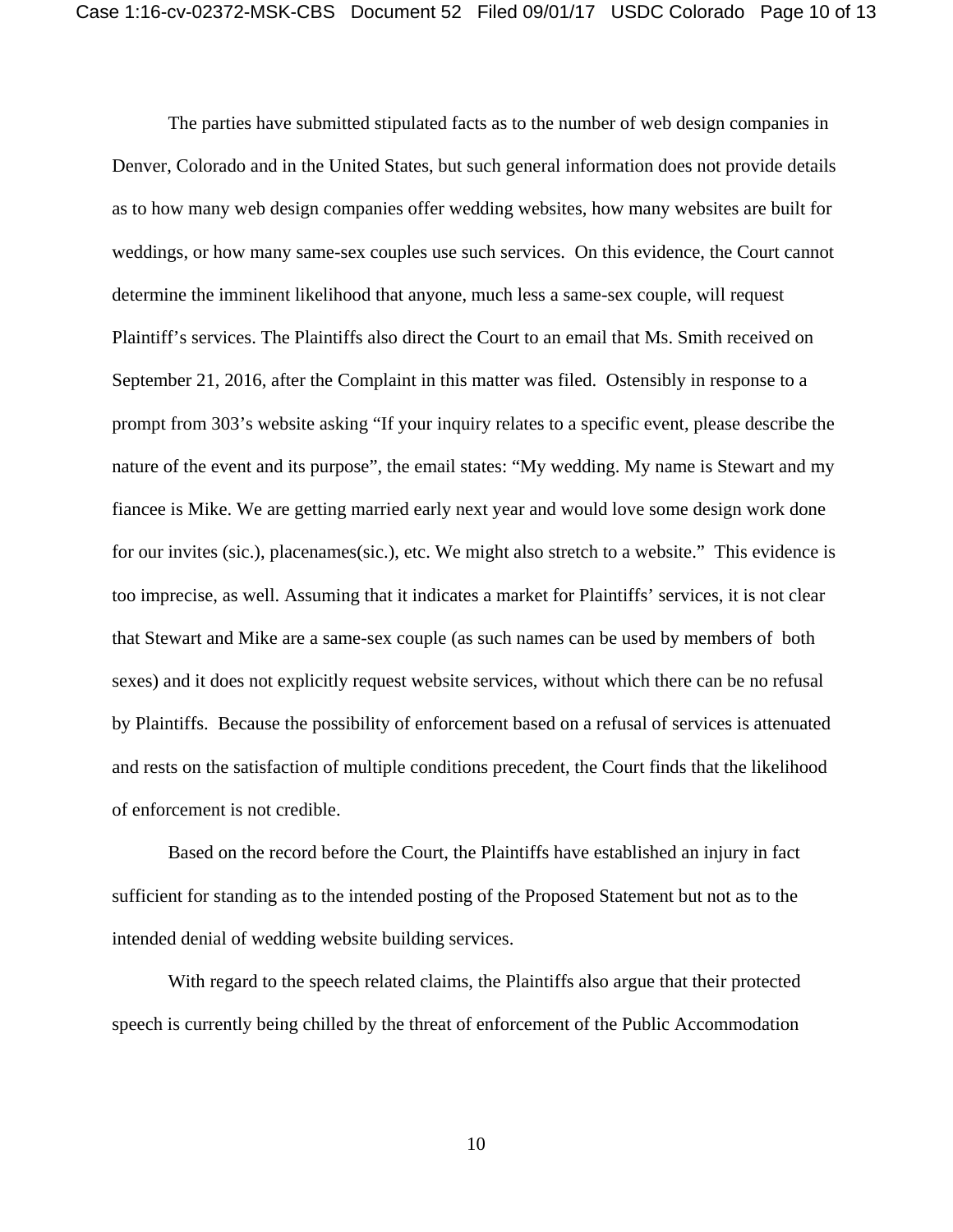Statute.<sup>2</sup> A statute has a chilling effect on speech if it causes plaintiffs to refrain from speaking based on "an objectively justified fear of real consequences". *Brammer-Hoelter*, 602 F.3d at 1182. A plaintiff can show a chilling effect with:

(1) evidence that in the past they have engaged in the type of speech affected by the challenged government action<sup>3</sup>; (2) affidavits or testimony stating a present desire, though no specific plans, to engage in such speech; and (3) a plausible claim that they presently have no intention to do so because of a credible threat that the statute will be enforced.

*Initiative & Referendum Institute*, 450 F.3d at 1089.

Because the third element of this showing requires evidence of a credible threat that the statute will be enforced, the analysis duplicates that which is provided above. The evidence is sufficient to find a credible threat of enforcement of the Public Accommodation Statute only as to the posting of the Proposed Statement. With regard to the Proposed Statement, it is undisputed that it has been prepared and the sole impediment to its posting is enforcement of the Public Accommodation Statute. This is sufficient to show a chilling effect.

In summary, the Plaintiffs have standing only to pursue claims challenging the Communication Clause that arise from publication of the Proposed Statement. They lack standing to assert claims challenging the Accommodation Clause based on the possibility that they will decline all requests by same-sex couples to build wedding websites. Accordingly, such claims are dismissed for lack of subject-matter jurisdiction.

<sup>&</sup>lt;sup>2</sup> The Defendants argue that publishing the Proposed Statement and building websites constitutes conduct and not speech. Publishing a statement on a website is clearly speech. The Court need not resolve this issue, however, at this time. For purposes of the instant analysis, the Court will assume, without deciding, that building websites for another constitutes speech entitled to First Amendment protection.

 $3$  Evidence that they engaged in the type of speech affected in the past is not an indispensable element if other evidence sufficiently establishes that the Plaintiffs' fear of real consequences is not speculative.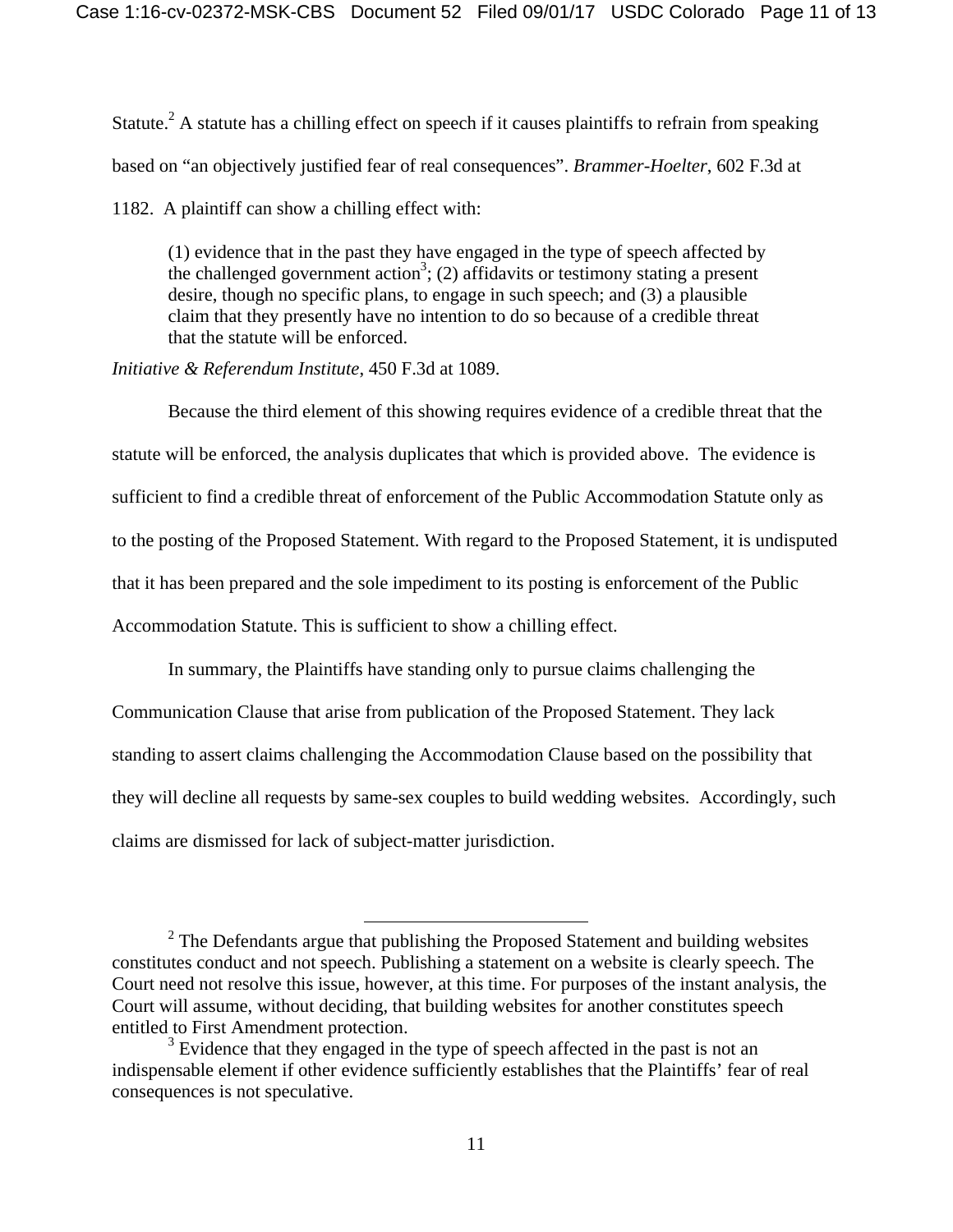### **B. Denial of remaining motions**

The parties have agreed that the case is at issue and that the Preliminary Injunction Motion and Motion for Summary Judgment should be determined together in resolution of the matters in dispute on the merits. Although the Plaintiffs have standing to challenge the Communication Clause of the Public Accommodation Statute, the Court declines to rule on the merits due to the pendency of *Masterpiece Cakeshop, Ltd. v. Colo. Civil Rights Comm'n*, 16-111 (U.S. filed Jul. 22, 2016) before the United States Supreme Court. As noted, the factual and legal similarities between *Masterpiece Cakeshop* and this case are striking. It is likely that a determination by the Supreme Court will either guide determination of or eliminate the need for resolution of the issues in this case as to whether prosecuting the Plaintiffs for publishing the Proposed Statement would violate their rights guaranteed by the Free Speech and Free Exercise Clauses of the First Amendment.

Further, the Court finds that the parties will not be prejudiced by delay in resolution of the issues in this case. The Plaintiffs are not currently offering to build wedding websites, and no evidence has been presented to show that their financial viability is threatened if they do not begin offering to do so. Thus, the Court denies the Motions for Preliminary Injunction and Summary Judgment with leave to renew after ruling by the United States Supreme Court in *Masterpiece Cakeshop*.

#### **CONCLUSION**

 Defendants' Motion to Dismiss **(#37)** is **GRANTED IN PART**, and **DENIED IN PART.** For the foregoing reasons, the Court **GRANTS** the motion and **DISMISSES** Plaintiffs' claims challenging the constitutional validity of the Accommodation Clause of the Public Accommodation Statute under the (1) Free Speech Clause, (2) Free Exercise Clause, (3) Equal